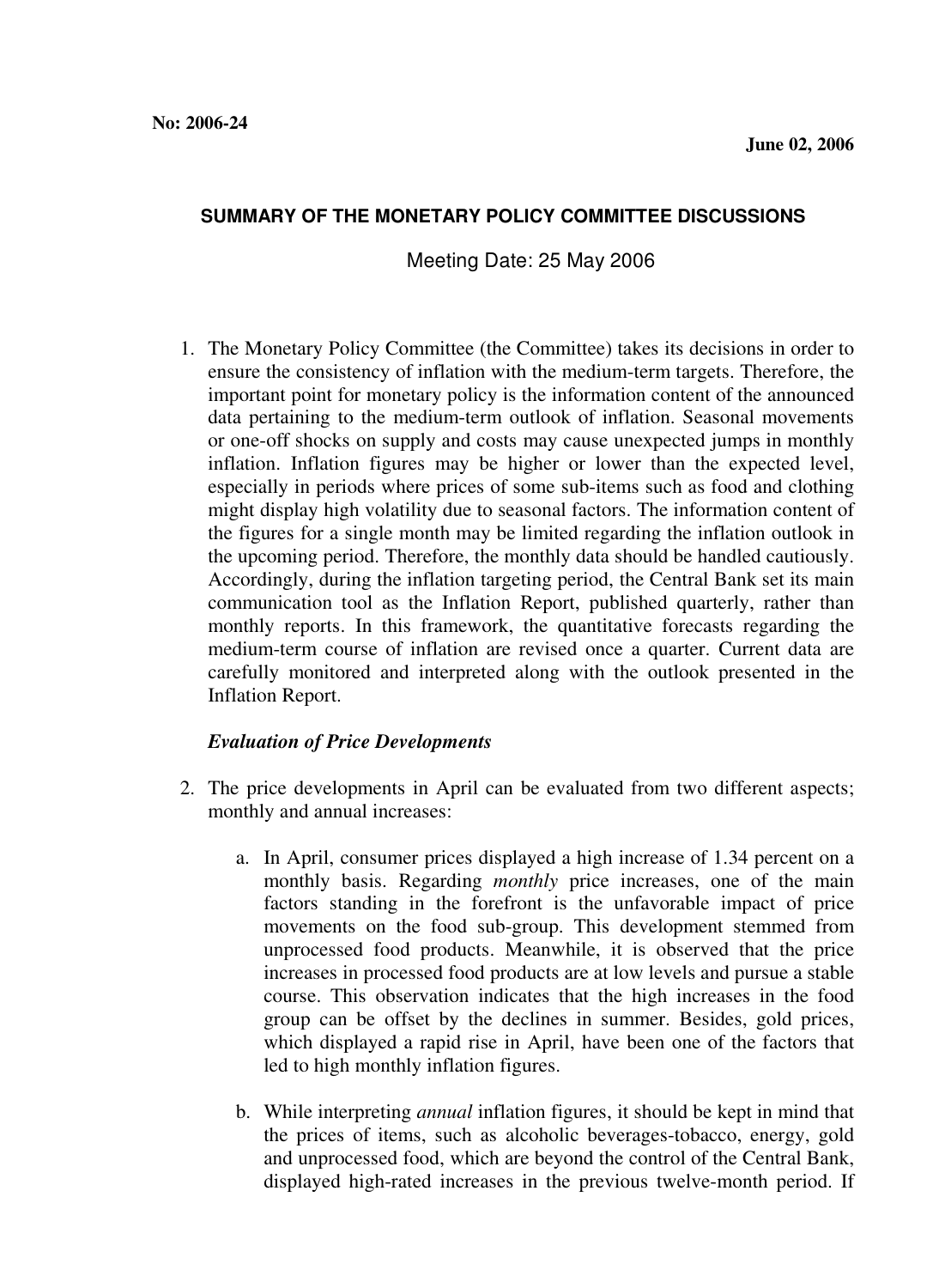the growth rate of the index excluding the mentioned products is analyzed, the main trend of inflation is not inconsistent with the medium-term targets.

- c. In summary, although the inflation figures pertaining to April were above expectations, in light of the evaluations above, they do not include adequate information that would make us revise our medium-term perception.
- 3. It is predicted that in May, the high levels of oil and gold prices along with the recent developments in exchange rates will lead to a rise of 0.4 percentage points in the monthly inflation figures solely via gold and petroleum products. In other words, exogenous factors will not have a favorable impact on May inflation. Furthermore, it is difficult to make predictions about the prices of unprocessed food and clothing due to likely seasonal volatilities in May, it will not be appropriate in this month, as in April, to make a specific comment by only considering the monthly inflation figures without taking sub-items into account.
- 4. The evaluations above are based on the latest price developments. The analysis of expectations, cost factors and pricing behaviors are of great importance in the formation of the inflation outlook and the future course of monetary policy.

## *Factors Affecting Inflation*

- 5. The latest developments in supply and demand displayed a course consistent with the forecasts presented in the Inflation Report. The investment tendency remained strong and the revival in demand continued without any acceleration tendency. Moreover, it was seen that the slow-down observed in production at the start of the year was temporary. However, the Committee re-evaluated the outlook in light of recent developments in financial markets.
- 6. In the previous Inflation Report, it was projected that the downward trend in inflation would continue under the base scenario where oil prices followed a horizontal course and no unfavorable development would occur in the risk premium. Moreover, it was clearly stated that the difficulty in the predictability of the global risk appetite and international liquidity conditions was still a risk factor. Actually, as part of the funds previously directed to emerging markets moved to developed countries that is perceived as more secure, this risk has been materialized. This circumstance has had a negative impact on emerging markets including Turkey and has led to fluctuations in financial markets.
- 7. These developments have affected short-term inflation expectations adversely. However, the fact that the rise in medium-term inflation expectations has remained lower compared to the rise in short-term inflation expectations shows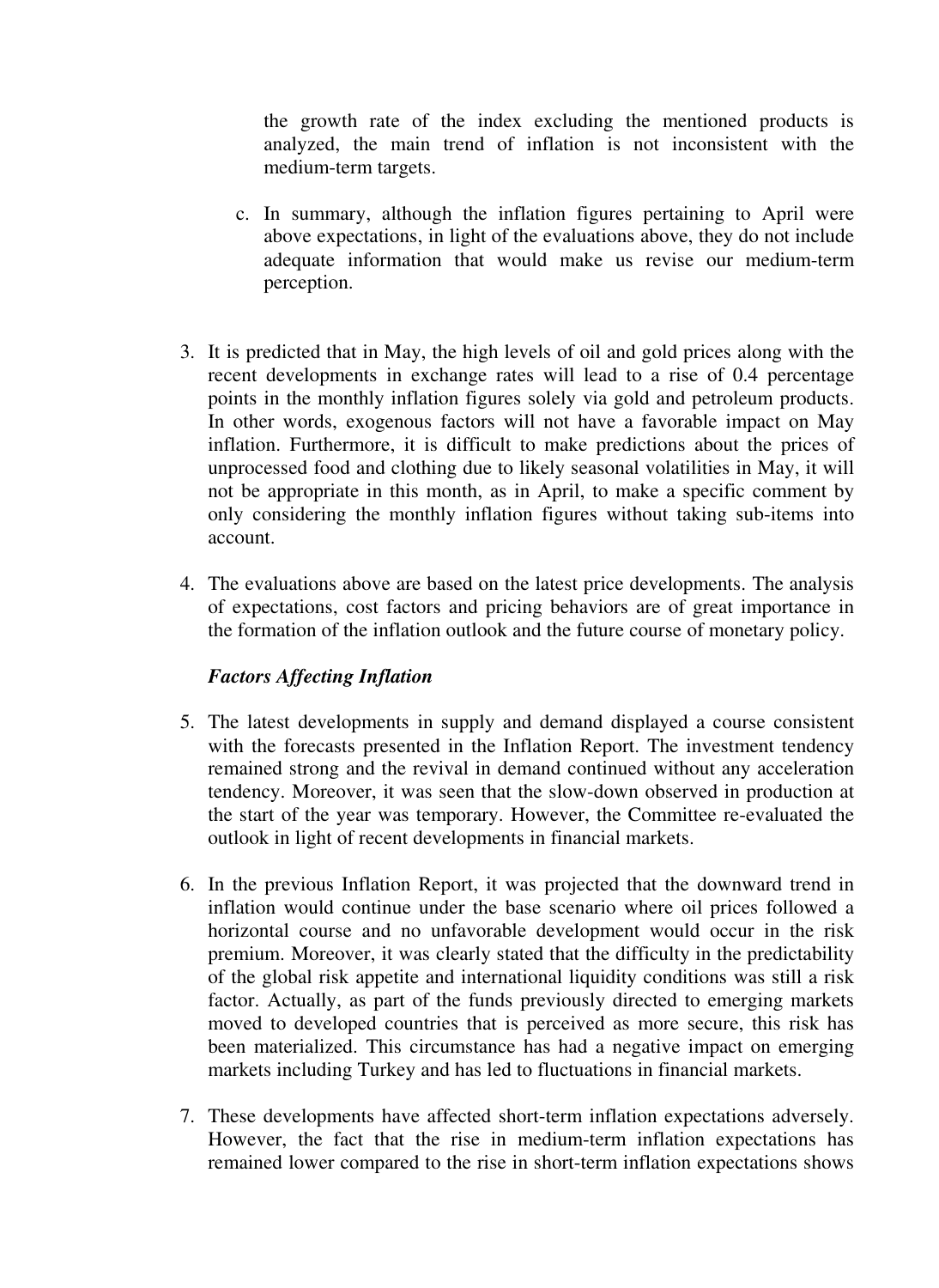that the confidence in the disinflation process would continue. Nevertheless, the gap between expected and targeted inflation rates, which tends to expand, is a development that requires a close monitoring for the sake of monetary policy.

- 8. At this point, in light of recent developments, the future trend of inflation and the corresponding future monetary policy is of utmost importance.
- 9. First, we should consider the short-term outlook. Due to the recent fluctuations in financial markets, the short-term outlook presented in the last Inflation Report has changed. The fluctuations in financial markets would have direct effects on production, demand and costs in the short run. A downward trend would not come as a surprise in the real sector and consumer confidence indices, which have started to improve in April. The rises in prices of capital goods and interest rates with the fluctuations in financial markets will affect the investment tendency in the short run. Increased interest rates as well as decreased relative price advantages in consumer durables will shrink consumption demand and imports of consumption goods will slow down in the upcoming period. However, due to structural reasons, it is estimated that the slowdown in imports of intermediary goods will be limited. All these factors reduce the probability of a demand-push pressure on inflation in the short term.
- 10. Despite the slowdown in demand, inflation might be adversely affected in the short run. The projections presented in last month's Inflation Report were based on the assumption that no sharp turn would emerge in international liquidity conditions and that the New Turkish lira would continue to contribute to the disinflation process by retaining its strong position. However, based on the recent developments, these assumptions have become void, at least for the short run. Prices of sub-groups under the Consumer Price Index such as medicine, natural gas, oil, diesel oil, LPG, package tours abroad, gold and imported coal are *directly* affected by changes in exchange rates very quickly. In other words, it is inevitable that the fluctuations in exchange rates will influence inflation via direct cost channel in the short run.
- 11. However, it should be highlighted here that thanks to the reduced inflation rate, the floating exchange rate regime, increased competition, and economic policies focused on stability, pricing behaviors have been changing in the last couple of years. Within this context, it is projected that the indirect effects of exchange rate developments on inflation would be phased over in time and the total magnitude of the effects would depend on whether the movements in exchange rates are temporary or permanent.
- 12. Accordingly, the direction and magnitude of the policy response of the Central Bank may vary depending on whether the fluctuations are temporary or permanent. The studies that have been carried out at the Central Bank indicate that the indirect effects of exchange rates on inflation start to accelerate the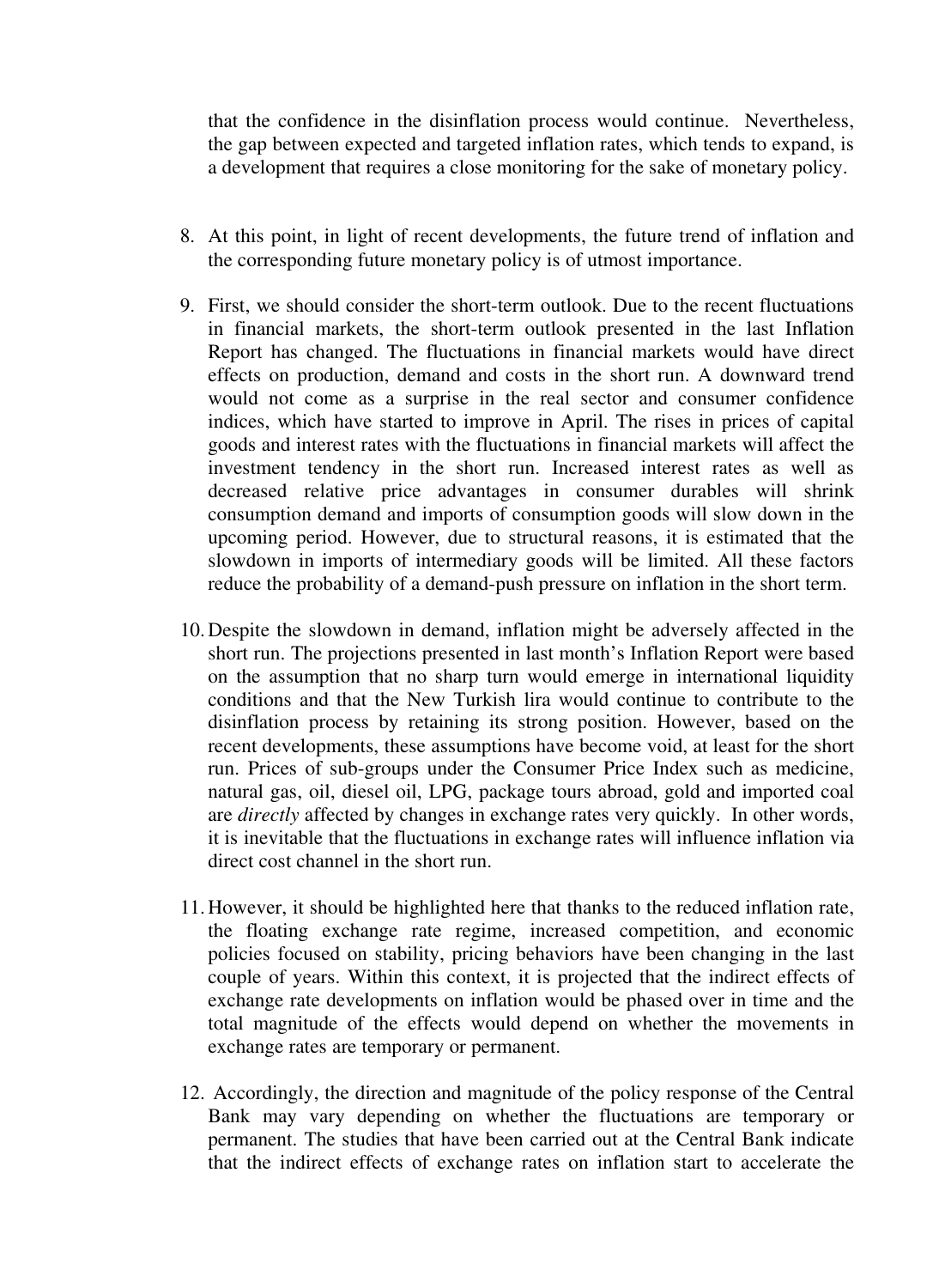third month onwards. Departing from this observation, it can be asserted that most of the indirect effects will be contained if the fluctuations in the markets are of a temporary nature**.** In this case, inflation will soon resume its declining trend and there will be no need to tighten policy rates. In case the depreciation in the New Turkish lira gains a long-lasting nature and the rise in the risk premium continues, the unfavorable effects on inflation are more likely to spread to the medium-term and, in such a case, policy rates will need to be tightened in order to meet the medium-term inflation target.

## *Inflation Trend in the Medium-Term*

- 13. One point should be emphasized with regard to inflation trends in the mediumterm. Despite the deterioration in the risk appetite and international liquidity conditions, many other factors that supported the downward trend in inflation in recent years are very likely to continue to contribute to this trend in the upcoming period. It is anticipated that unit labor costs will remain limited in the forthcoming period, due to the high labor force participation rate resulting from demographic factors; tougher competition, driving firms to maintain increases in productivity; and structural transformation in the agricultural sector. Clearly, this anticipation is based on the assumption that the income policy will also continue to be pursued in line with the inflation target. In this respect, it is expected that the contribution of supply and demand conditions to the disinflation process will continue.
- 14. Another factor that supported the downward trend in inflation in recent years is the fact that low labor costs in countries such as China and India restrained the increases in prices of tradable goods through international competition. Considering the rapid rise of the Turkish economy's level of integration with the world, it is anticipated that the said mechanism will continue to contribute to the disinflation process in the upcoming period.
- 15. The steps already taken and those planned towards structural adjustments in areas of fiscal discipline, taxes, social security and the European Union accession process will provide support to the fight against inflation via expectations. As long as progress is made in structural adjustments that will ensure fiscal discipline and economic stability, the impacts of exogenous shocks will remain limited.
- 16. Although the support of all these factors to the disinflation process is expected to continue in the medium term, none of them ensure that inflation will be consistent with medium-term targets. The commitments of the Central Bank stand as the most solid assurance in this regard. It should be emphasized once more that a monetary authority with instrumental independence, whose main objective is to establish price stability, will certainly respond if there are strong indications that inflation could considerably deviate from targets in the medium term.